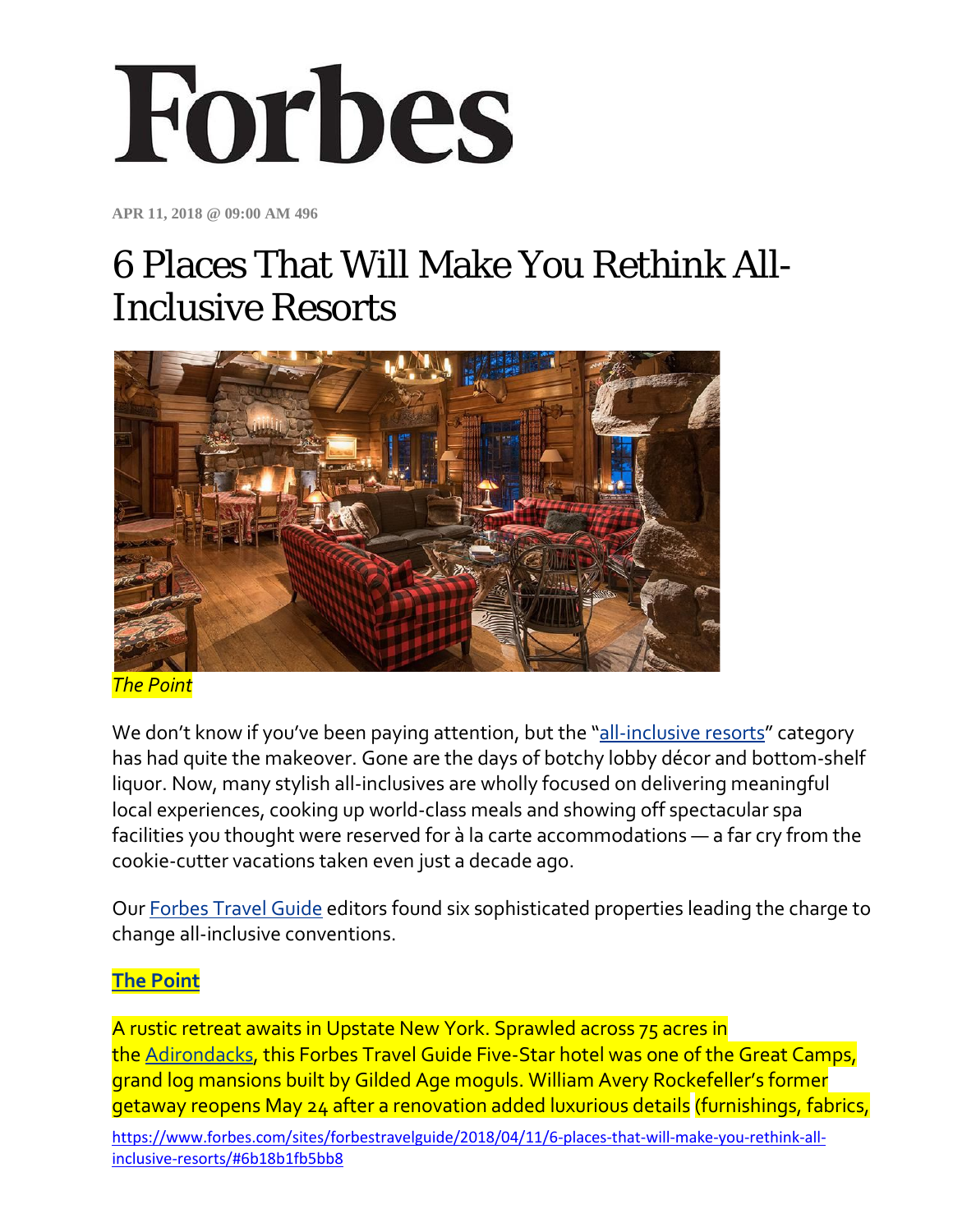finishes) to its 11 accommodations. Check into The Boathouse — the hotel's mostrequested room was upgraded for year-round use — for mesmerizing Upper Saranac Lake views.

Partake in waterskiing, wakeboarding, tubing, croquet, fishing, ice skating, curling, snow barbecues and more. Cruise the lake at sunset with cocktails aboard a glassenclosed electric boat. One of our favorite all-inclusive perks: All guests gather in the intimate Great Hall to dine together in proper fashion, just like the Rockefellers would have done.



*COMO Parrot Cay*

## **[COMO Parrot Cay](https://www.forbestravelguide.com/hotels/turks-caicos-turks-and-caicos-islands/como-parrot-cay#cmpid=forbes_HL)**

This exclusive [Turks and Caicos](https://www.forbestravelguide.com/destinations/turks-caicos-turks-and-caicos-islands/travel-guide#cmpid=forbes_HL) paradise resides on a 1,000-acre private island, which makes it a favorite for celebrities like Christie Brinkley, Bruce Willis and Keith Richards, all of whom own rentable villas on the property.

They are likely drawn to the recently renovated hotel's bright, breezy and modern accommodations with Indonesian-influenced décor; villas that come with their own pools and 24-hour butler service; the impressive destination [spa](https://www.forbestravelguide.com/spas/turks-caicos-turks-and-caicos-islands/como-shambhala-retreat-at-como-parrot-cay#cmpid=forbes_HL) (a must for yogis); a pristine beach; and organic, fresh cuisine (using produce grown on the island) at every restaurant.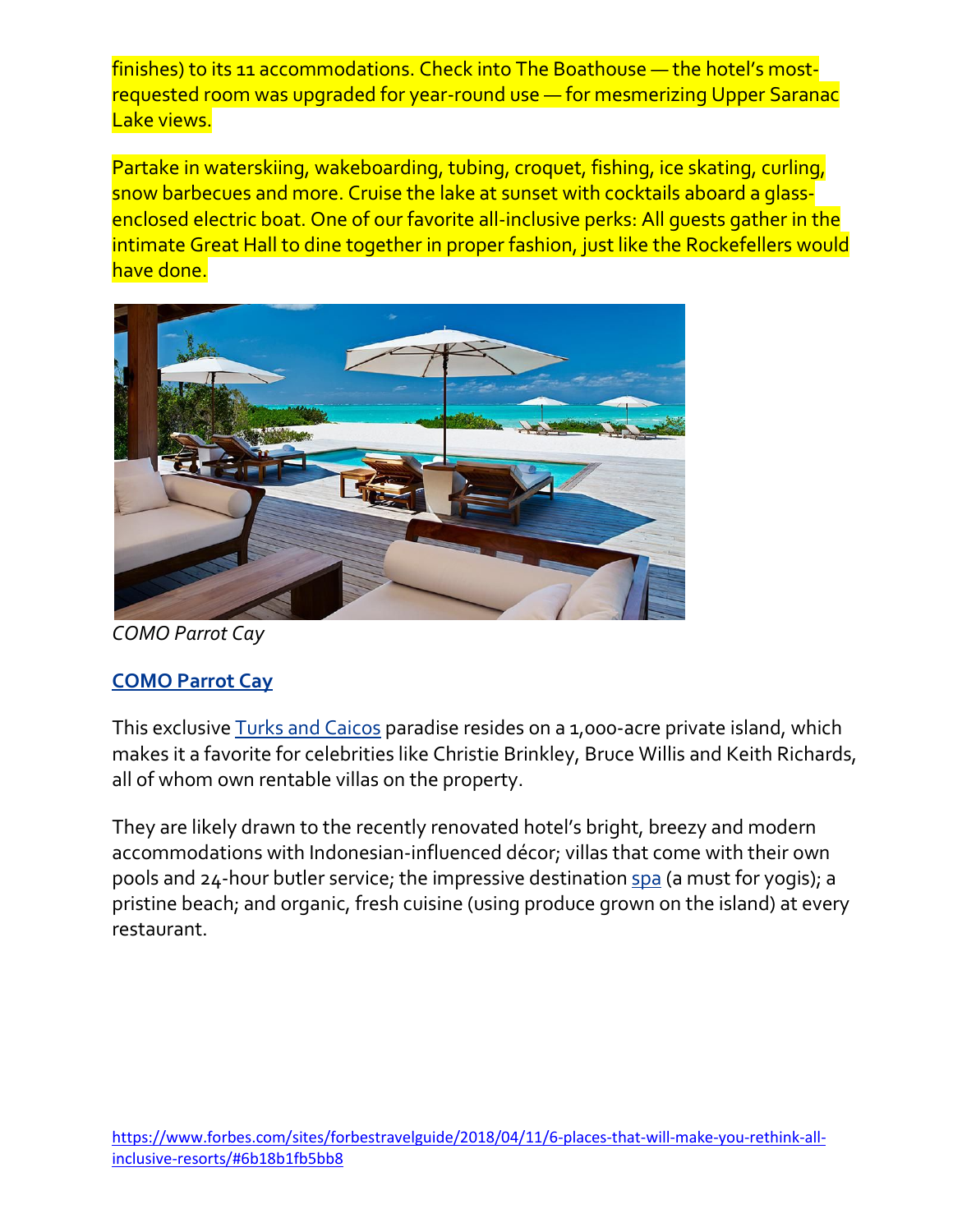

*Magee Homestead*

#### **[Magee Homestead](https://www.forbestravelguide.com/hotels/saratoga-wyoming/magee-homestead#cmpid=forbes_HL)**

Flanked by desert plains and picture-perfect creeks, this **Saratoga**, Wyoming, property is the kind of place you find yourself when you want to forget about daily tribulations. You won't recall many cabins you've stayed at previously where bamboo-walled bathrooms and cowhide tables were a part of the scene.

And don't even waste your time trying to remember a prior trip where you had so many outdoor activities — we're talking everything from fly fishing and clay shooting to mountain biking and horseback riding — included in your package because it likely never happened before your visit to this Five-Star ranch.



*Grand Velas Riviera Nayarit*

[https://www.forbes.com/sites/forbestravelguide/2018/04/11/6-places-that-will-make-you-rethink-all](https://www.forbes.com/sites/forbestravelguide/2018/04/11/6-places-that-will-make-you-rethink-all-inclusive-resorts/#6b18b1fb5bb8)[inclusive-resorts/#6b18b1fb5bb8](https://www.forbes.com/sites/forbestravelguide/2018/04/11/6-places-that-will-make-you-rethink-all-inclusive-resorts/#6b18b1fb5bb8)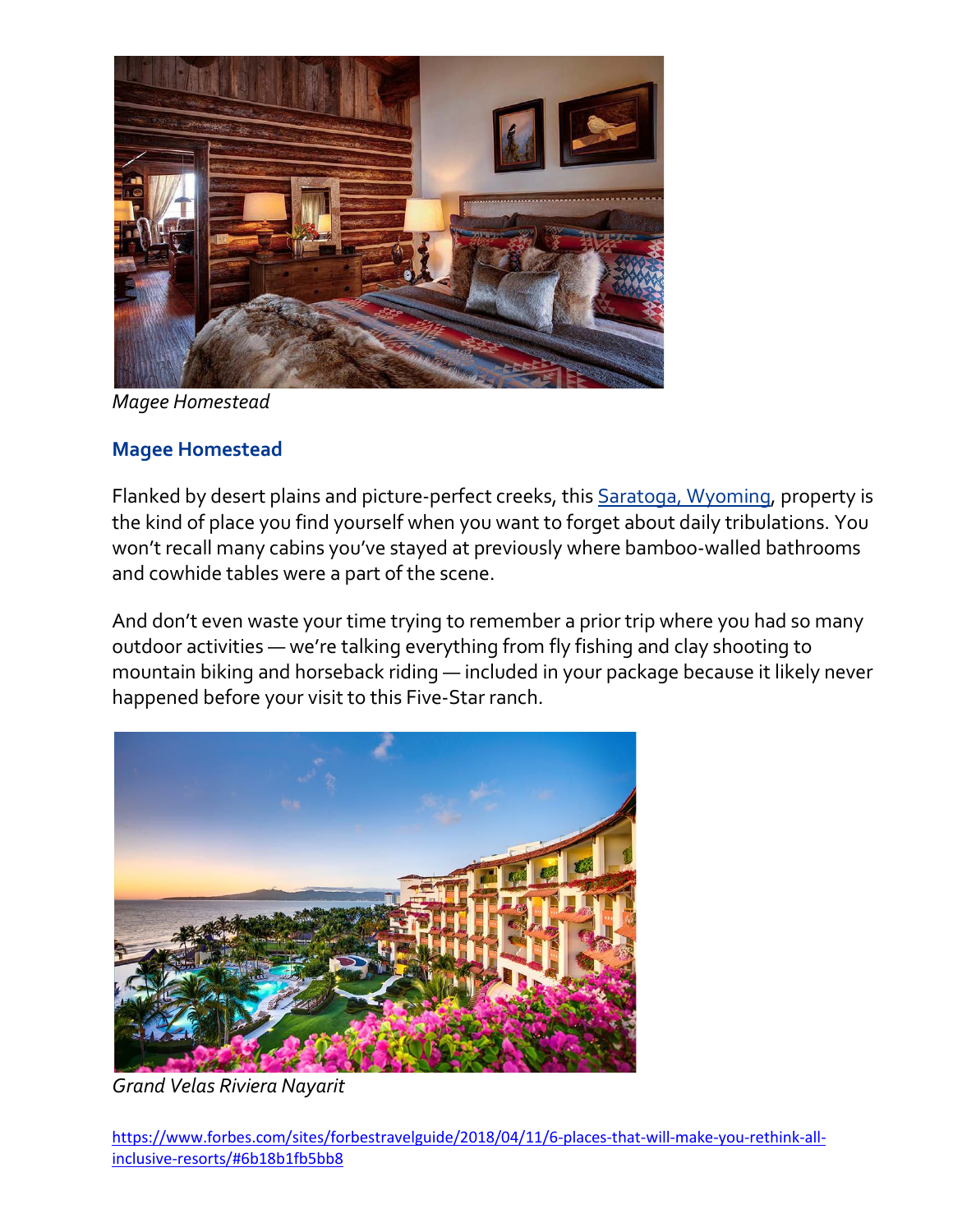#### **[Grand Velas Riviera Nayarit](https://www.forbestravelguide.com/hotels/puerto-vallarta-mexico/grand-velas-riviera-nayarit#cmpid=forbes_HL)**

Though we can't count the number of resorts that fall short of their promise of delivering you the world, we can assure you that the three Grand Velas properties aren't in that bunch. The Four-Star [Riviera Nayarit](https://www.forbestravelguide.com/hotels/puerto-vallarta-mexico/grand-velas-riviera-nayarit#cmpid=forbes_HL) escape, specifically, takes its leaveeverything-to-us mantra to heart.

But while all-you-can-manage water aerobics classes and daily-refilled minibars are great, it's the delicious dining options (five), the units' creative touches (wellness suites come with an exercise bike) and the pinpoint service (24-hour personal concierge) already in your nightly rate that leave you feeling on top of the world.



*Twin Farms*

#### **[Twin Farms](https://www.forbestravelguide.com/hotels/southern-vermont-vermont/twin-farms#cmpid=forbes_HL)**

If a romantic hideaway in a secluded setting is what you search for in an all-inclusive escape, then look no further than this rustic Five-Star retreat in [Southern Vermont.](https://www.forbestravelguide.com/destinations/southern-vermont-vermont/travel-guide#cmpid=forbes_HL) Spread across 300 acres of verdant forest, Twin Farms offers 20 cozy rooms and cottages, personally tailored meals and everything you need to enjoy the great outdoors with your travel companion, be it a canoe for a day floating around Copper Pond or a fanny pack stuffed with sunscreen for your afternoon hike.